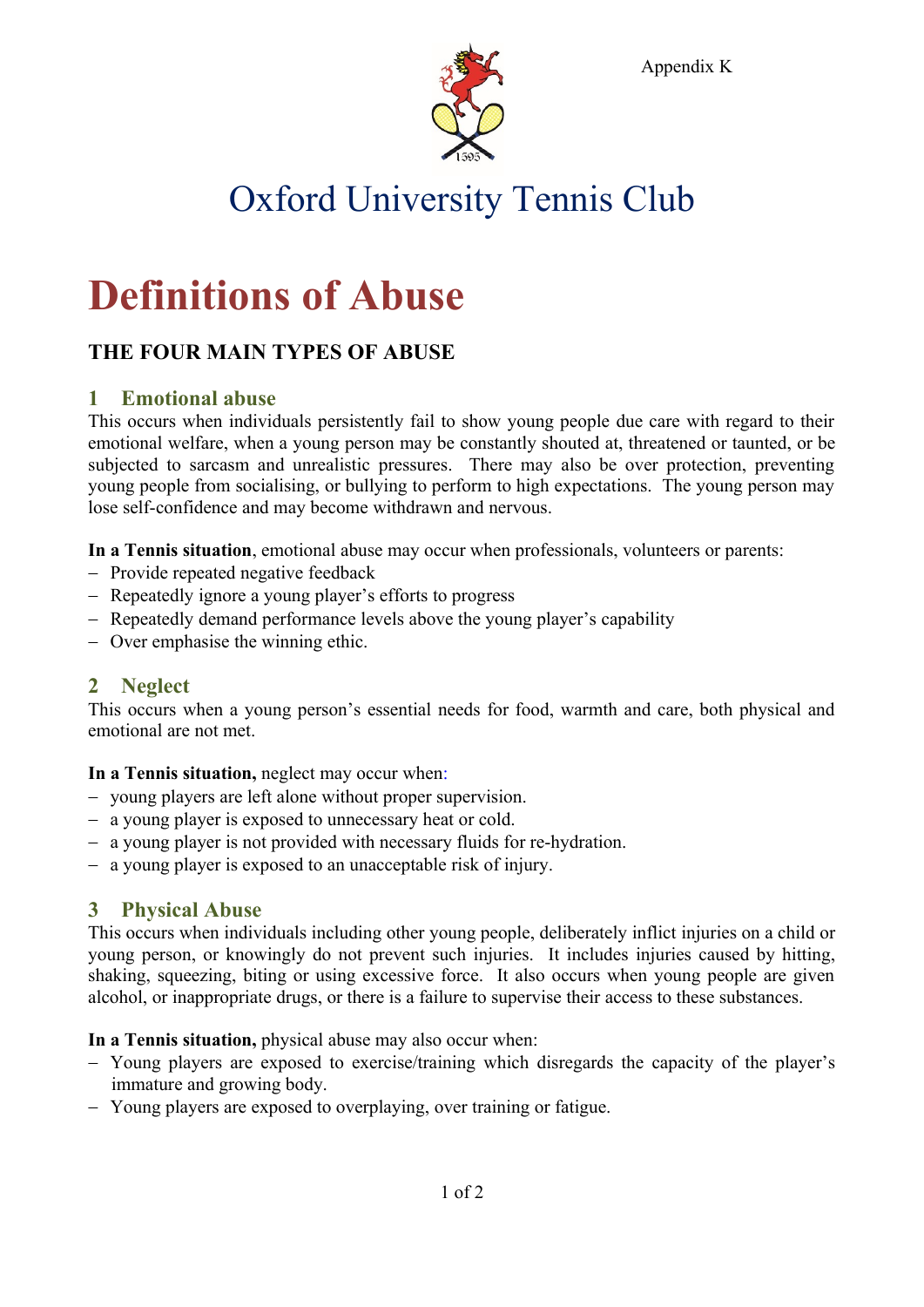#### Appendix K

- Any person exposes young players to alcohol and gives them the opportunity to drink alcohol below the legal age or fail to supervise access to alcohol.
- Young players are provided with or encouraged to take prohibited substances including performance enhancing drugs.

#### **4 Sexual Abuse**

Girls or boys can be abused by adults, (both male and female), or other young people. This may include encouraging or forcing a child or young person to take part in sexual activity.

**In a Tennis situation,** sexual abuse may occur when:

- An adult uses the context of a training session to touch young people in an inappropriate sexual way.
- Professionals, team managers or volunteers use their position of power and authority to coerce young players into a sexual relationship.

- Professionals or team managers imply better progression of the player in return for sexual favours.

# **BULLYING**

*Please also refer to the Oxford University Tennis Club Anti-Bullying Policy*

Bullying is not always easy to define and will not always be an adult bullying a young person. It is often the case that the bully is a young person.

Bullying is defined as the systematic use of aggression with the intention of hurting another person. Bullying results in pain and distress to the victim.

Bullying can be:

- Emotional being unfriendly, excluding, tormenting (e.g. hiding kit, threatening gestures)
- Physical pushing, kicking, hitting, punching or any use of violence
- Racist racial taunts, graffiti, gestures
- Sexual unwanted physical contact or sexually abusive comments
- Homophobic because of, or focussing on the issue of sexuality
- Verbal name-calling, sarcasm, spreading rumours, teasing
- Social/cyber taunts via FaceBook, Twitter and Instagram

**In a Tennis situation** bullying may occur when:

- A professional adopts a win at all costs philosophy
- A player intimidates others
- A marker is over officious.